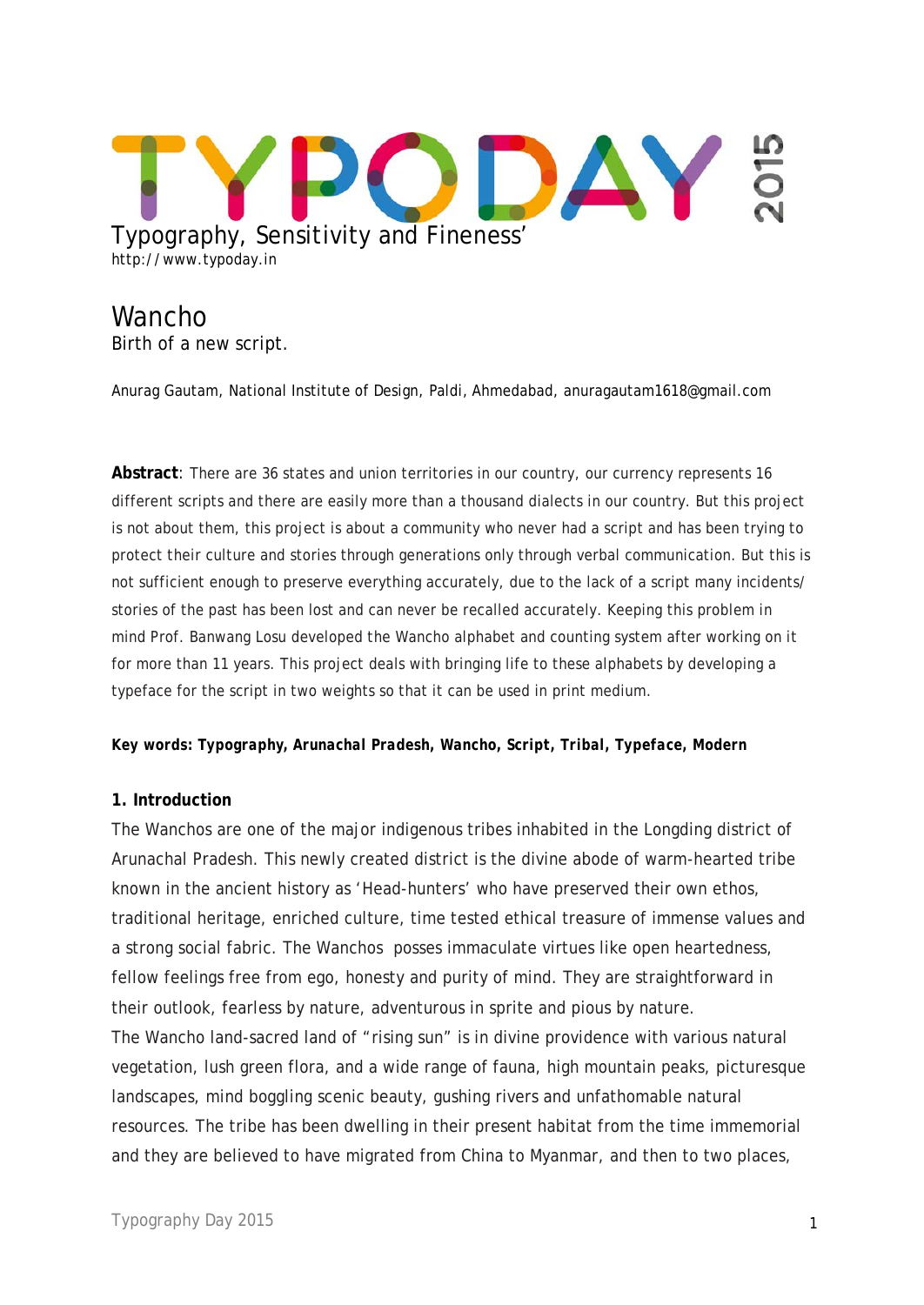namely, Tsngnu and Tsangnu of Twinsang district of Nagaland. Due to some domestic disputes they had again migrated to the present habitation.

This socio-culturally rich tribe does not have a script to use/ document their language into written form. As we know that language is the organization of sound, of vocal symbols, which is very essential in human life to express/communicate, the external and internal feelings of a person to one another, and for transferring the history/information/ traditional knowledge from one generation to the next generation. In this connection only the verbal communication is not sufficient to preserve its knowledge system. As a result, so much useful information and remarkable happenings of the past have got lost or erased from the memory of the folk and it can never be recalled accurately or never at all due to the absence of a script. They might loose the original sounds, voices, words and its meaning if it is not stored in a written form. More specifically, it is not appreciable and inevitable to keep the language documented in written form using English or Hindi language because Roman and Devanagri scripts cannot sufficiently pick up the original sounds and pronunciations of the Wancho language.

### **2. Initial Observation of the Script**

I was provided what we can call a first draft of the Wancho script as a foundation, which we could study and understand. On the first observation the script looked very mixed and jumbled with lines going in all directions and more than one loop forming at various places in a single character. I also studied the first draft as we would study a typeface and tried to find the difficult areas and defects. It helped me understand and learn the problems I will be facing while making the typeface.

It was important to know and learn writing the script in a running hand, that way we could understand which part of the letter was essential for the legibility of the script and which could be taken out. It was also a process where we can simplify the given draft and bring it to its simple most form.

I had to practice writing these letters as to make my mind free of any hesitation of the totally new form and structure. This helped me later in writing the alphabets free hand, which helped me understand the flow of the script. Later each alphabet and numeral were written using a flat tip marker, as to give some thickness to the strokes, which were then refined and helped us understand the form and structure.

### **3. Understanding the Script**

Till now the script has been under observation only as a phonetically arrangement, but to understand the form and structure of the script it had to arranged according to its shape.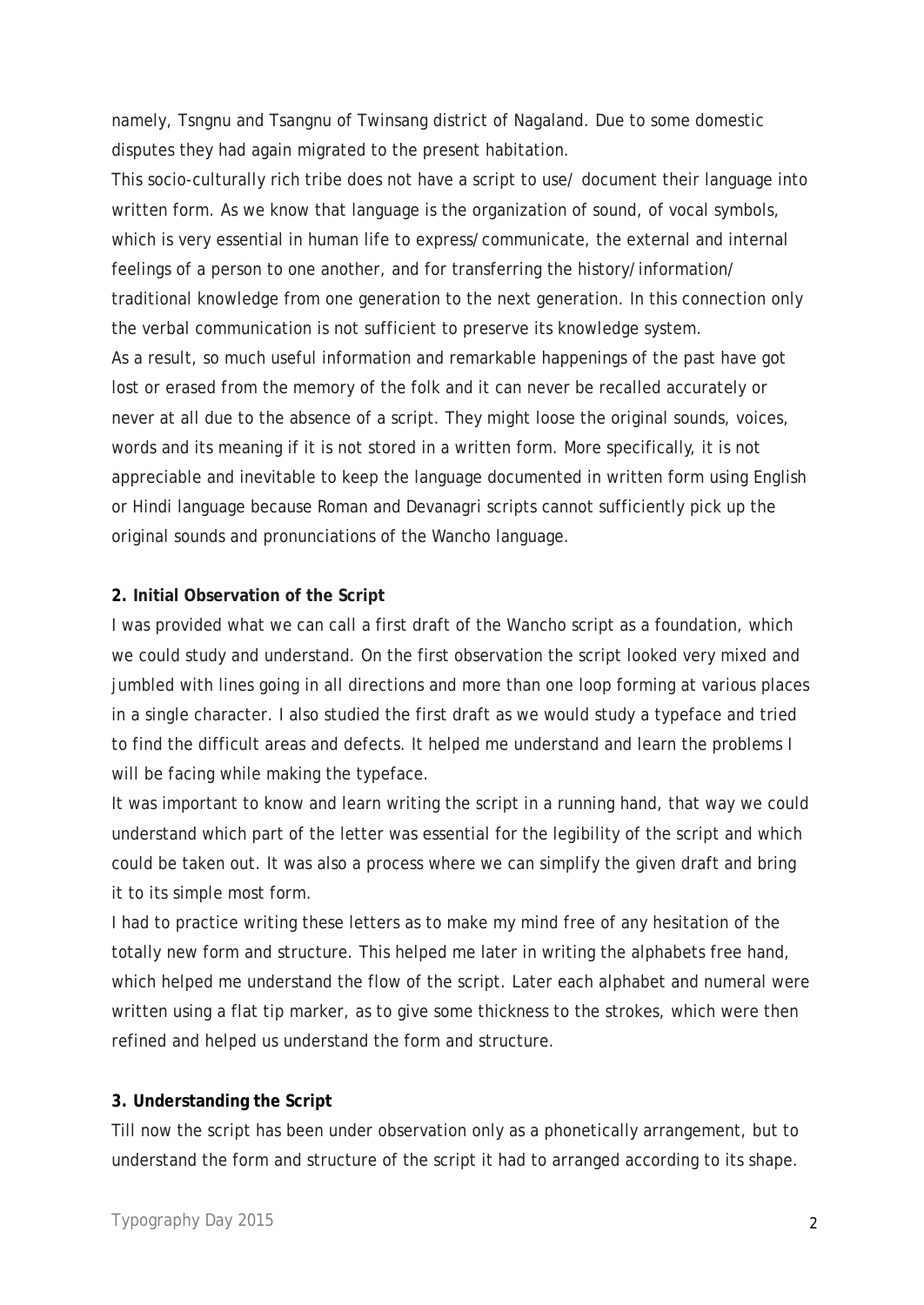Upon being classified on its structure a new face of the script was revealed. Seven groups were formed out of these shapes. As discussed earlier the alphabets also had elements like loops and joints forming at different stages. On studying these elements in a more detailed way it was understood that these activities were happening at three different heights in a letter. This helped us dividing the characters in a grid. A grid was needed so to bring uniformity in the typeface.

### **3.1 Writing Tools**

When the earliest scripts were made they had tools to write and the tools they were written from influenced the scripts. Roman script is traditionally written from a flat chisel and Devanagri is written from a chisel tip cut preferably at an angle of 45 degrees. But the Wancho script is made in modern times, and has not been influenced by any particular tool as such. So I started looking for any kind of influence in the Wancho community where I can see any tool, which they use.

Wancho have been always known for their tribal tattoos. So that was the first thing I looked for. Their tattoos are made with a pointed tool and it is mono linear in nature. Even the first draft was mono linear in nature. As the script was developed in modern time, it was very unlikely that it would be influenced by the flat chisel type writing tool.



Figure.1 Wancho woman showing her tattoo*.* Every tattoo holds a special meaning and importance in the society, and is taken with pride.

# **3.2 Phonetics and Structural Relation**

In the search of finding more meaning out of this script, I started looking at the phonetics and the structural relation between the alphabets. Generally, in scripts like Roman and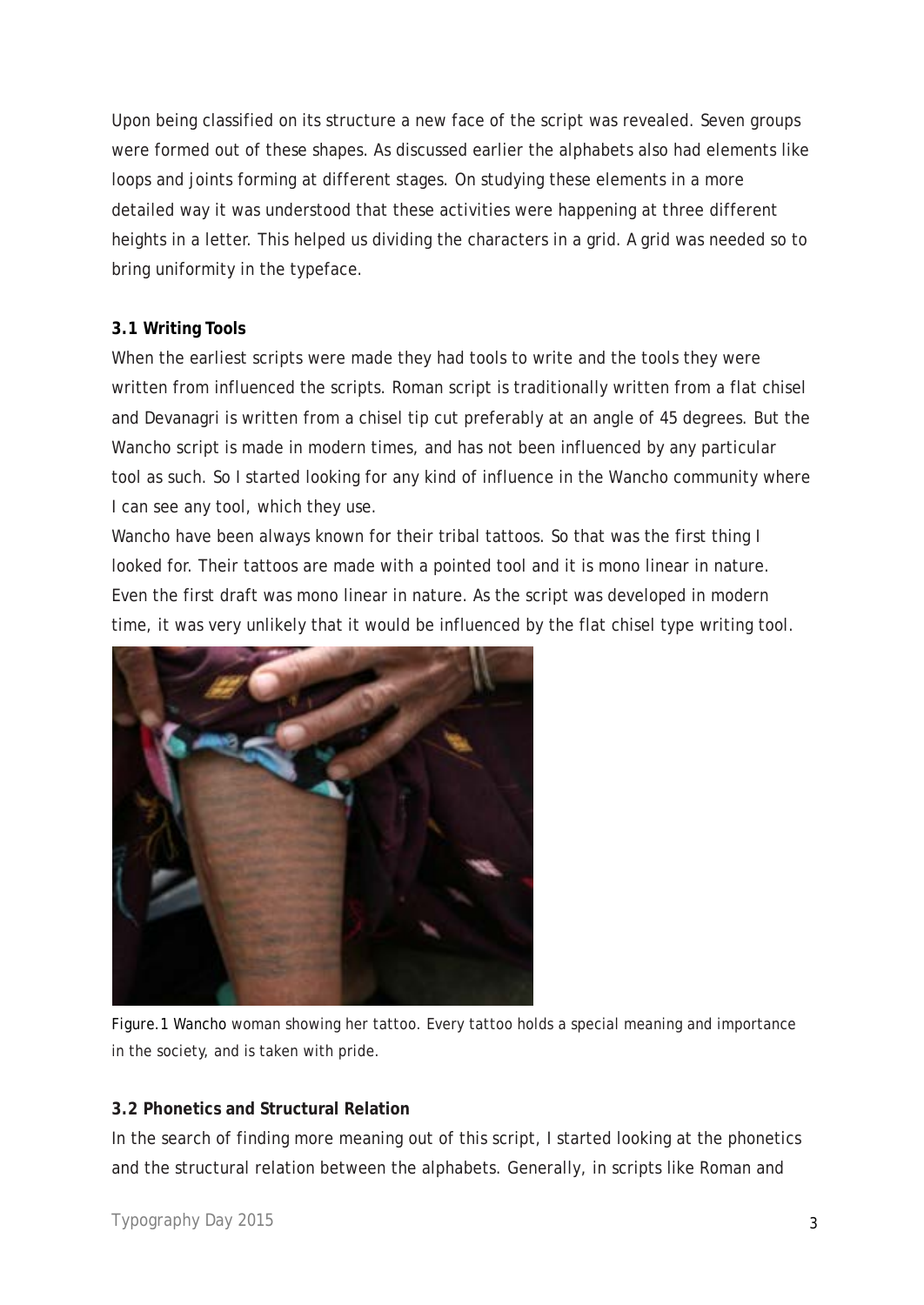Devanagri there are structural relations between the alphabets which are phonetically progressing. For example, the letter  $\Pi$  and  $\Pi$  as the sound progresses, the structure also evolves according to that. And in English, M and N would be a example to discuss in the similar situation.

Looking at these cases I thought if looking at the Wancho script for similar clues. It could be helpful in deciding the letterform and finding more relation between the letterforms, which were looking very random to me at the moment. This would have also helped me in finding how the script was structured, phonetically, hence making it more uniform and bringing it in a well-structured model.



Figure.1 Wancho character divided in three sections according to the actions happening in the structure.

### **4. Field Visit**

During the period of this project, I also visited Arunachal Pradesh and more precisely Khonsa, the district headquarters of the Wancho Tribe. It was a twenty days trip during which I stayed at six different places in Arunachal Pradesh. During this trip a lot of new discoveries were made and many beliefs were broken. Arunachal now is moving towards a modern times. The young are moving out of the state, commercialization is spreading and people are looking forward for more industries to come to their state as it provides more jobs. Migrating workers are also have been staying in Arunachal for many generations now. A cultural exchange can be seen in a number of things, between the locals and the migrants such as their language. Both the groups can fluently speak in each others language.

The time when I started the trip was also the starting of the general elections in Arunachal but in spite of it hardly any promotional posters were seen and all the local shops had their boards written using Hindi. On further looking into this, it was realized that there is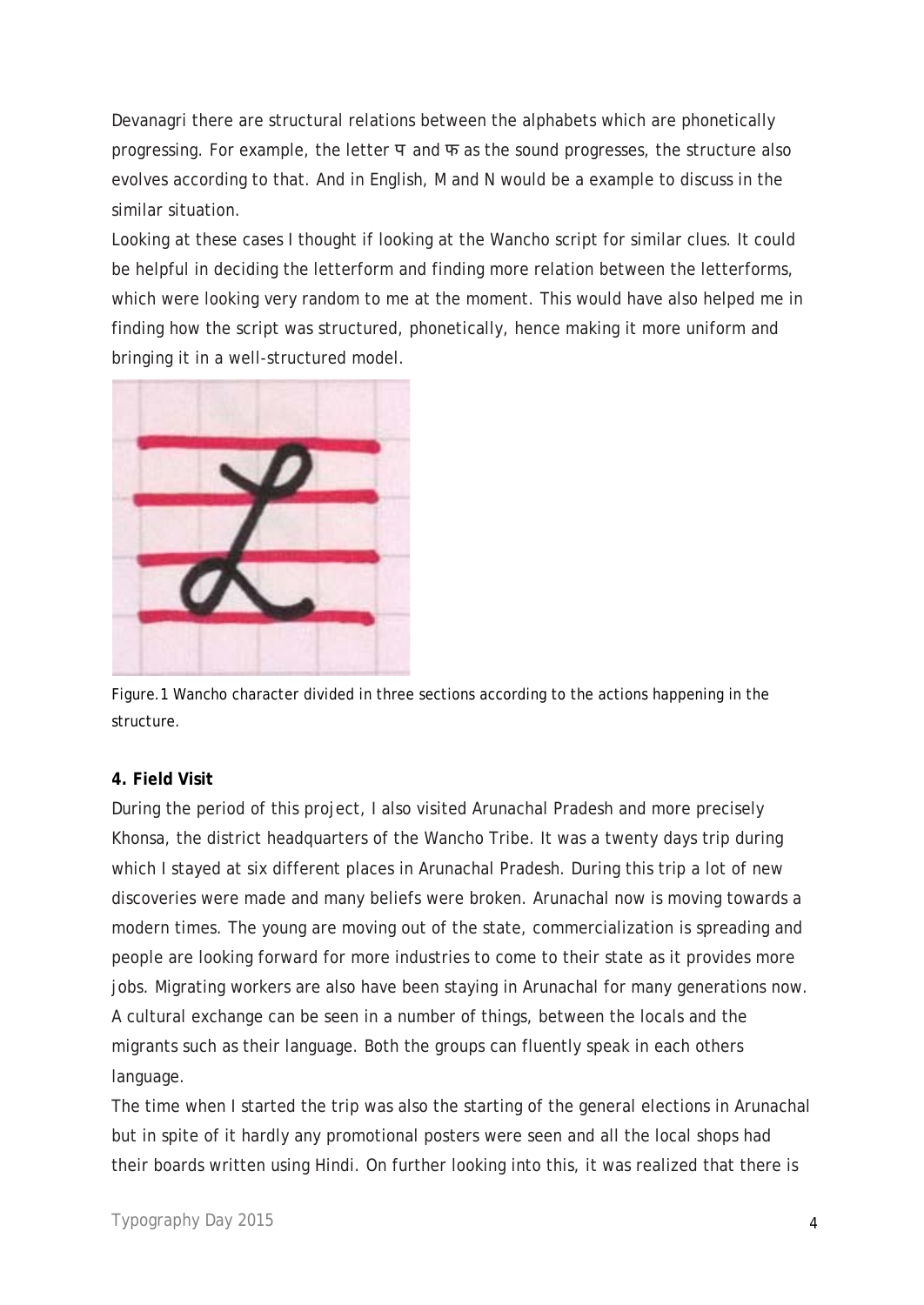no local script of Arunachal. There are more that eight major tribes with each having their own language. Every tribe still uses their own language while speaking, but while interacting inter-tribe Hindi becomes the bridge.

On meeting Prof. Banging Losu we discussed the letterforms more in details. Findings and queries were discussed. The origin story of each alphabet was also discussed, where I understood that the letterforms were derived from human body postures, utensils, weapons and from the local flora and fauna. It helped in understand the structure of the letters much more than earlier and the basic skeleton of the script was also prepared.

### **5. Design Process**

The final phase of designing the characters would begin once I come back to Ahmedabad.

# **5.1 Character Ratio**

The height of the alphabets was also re-worked upon. The height of the alphabet is known as the X-height. The ratio of the x-height to the stroke width of the alphabet determines the overall broadness of the character.



Figure.2 1:10 (Stroke width: Glyph height)

At this proportion the alphabets were comfortable in their space without making the characters look compressed and making the future usages in terms of more style based on this proportion possible.

# **5.2 Angle of the Diagonal Stroke**

Test of the characters at different slant angles. This was done to see how much the diagonal lines could be tilted without making them look too wide or too condensed.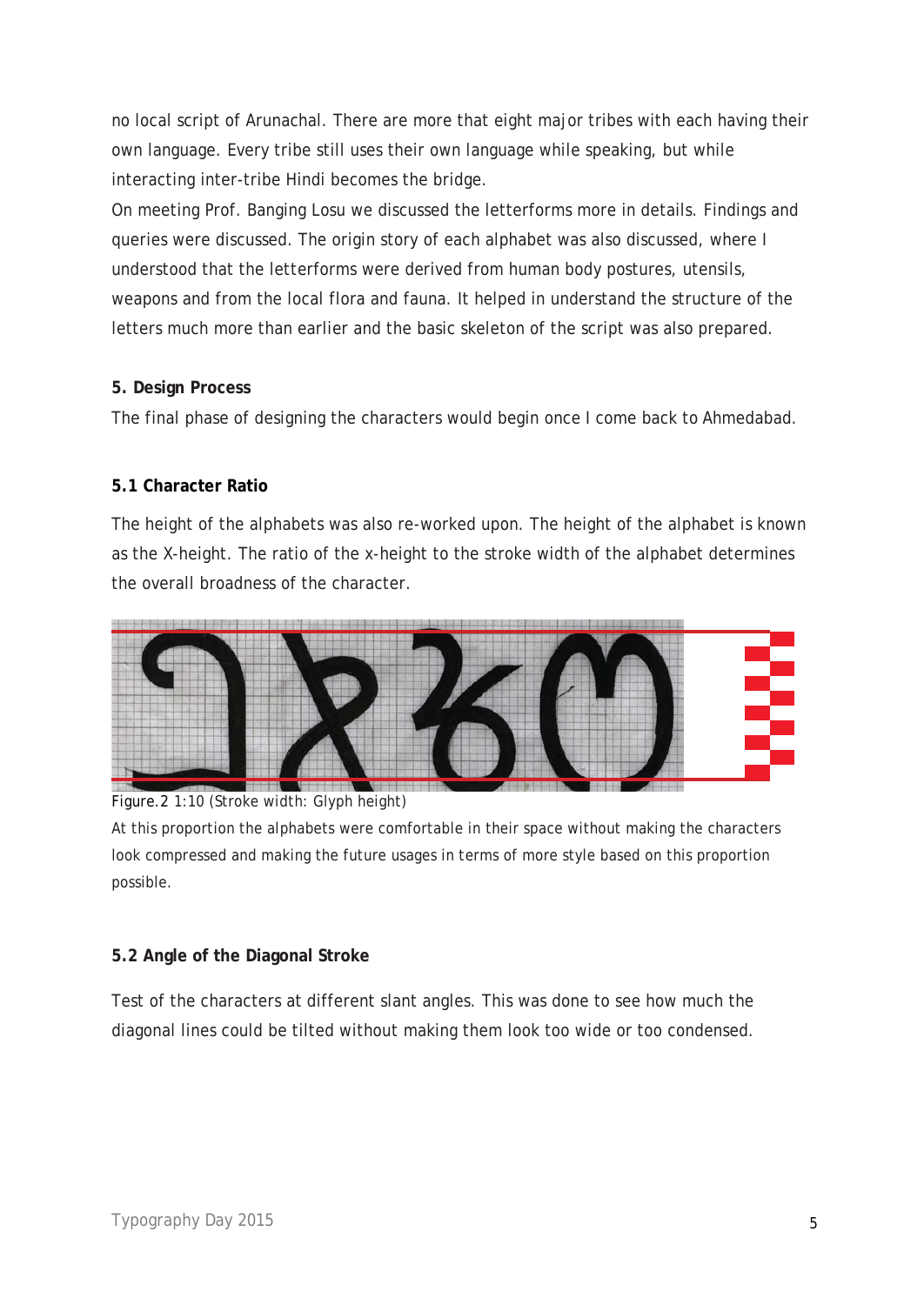

Figure.3 Chart showing different angles of diagonal strokes, which were tested.

### **5.3 Direction of the Stroke**

To understand how the weight of the stroke will change with the curve and at the corners and the loops it is very important to know the flow of the stroke. It will also help decide the terminal of the letters.

### **5.4 Designing the Final Character Set**

Once the skeletons were re-designed, they went through several stages of refinements. Focus was kept on keeping the curves of the alphabets at a similar curvature. Then all the drawings were scanned and printed at smaller sizes to check how the alphabets were acting in a small size and if any more changes needed to be made before the digitization of the characters could begin. After the letters were drawn by hand and refined on a grid, they were scanned and taken for digitization. Adobe Illustrator was used to do the initial digitization. There were several stages of refinement included in this part as well, as there were many errors that cannot be seen or cannot be dealt with while working by hand and some of the human errors that could not be avoided.

Initially, when the scanned letters were brought to the digital software, and traced the results were not satisfactory. As the human errors were transferred to the digital form and